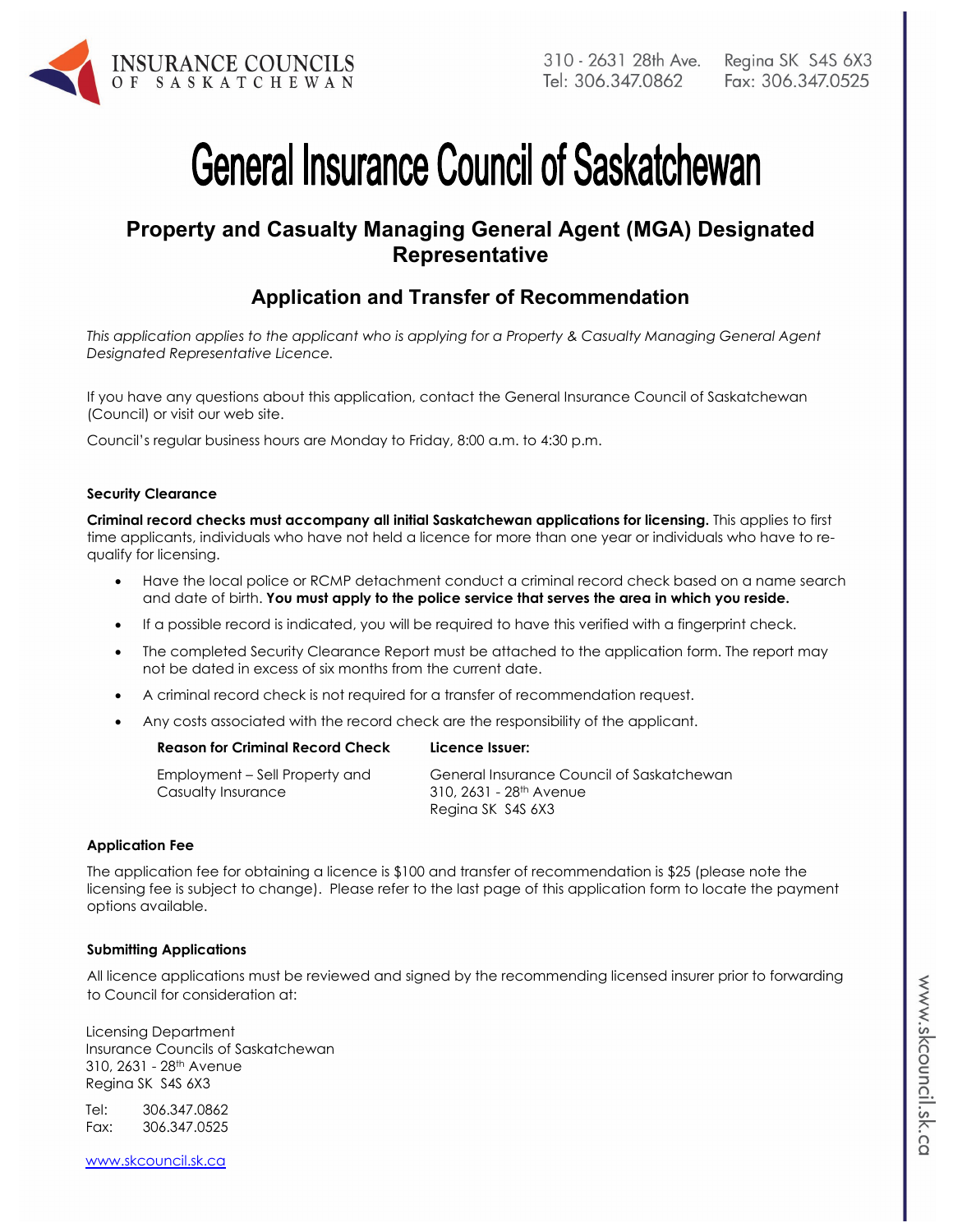

| <b>General Insurance Council</b><br>of Saskatchewan                                                                                          | For office use only<br>Licence Number                                                                                  | <b>Received Date</b>            |                 |           |
|----------------------------------------------------------------------------------------------------------------------------------------------|------------------------------------------------------------------------------------------------------------------------|---------------------------------|-----------------|-----------|
| <b>Property and Casualty MGA</b><br>Designated Representative                                                                                | Date Issued                                                                                                            |                                 |                 |           |
| $\Box$ Application - \$100                                                                                                                   | Date Processed                                                                                                         |                                 |                 |           |
| Transfer of Recommendation - \$25<br>ப                                                                                                       |                                                                                                                        |                                 |                 |           |
| <b>Part A: Identification Information</b><br>$\Box$ Male                                                                                     |                                                                                                                        |                                 |                 |           |
|                                                                                                                                              |                                                                                                                        |                                 | $\Box$ Female   |           |
| $\Box$ Mrs.<br>$\Box$ Miss<br>$\Box$ Ms.<br>L I<br>Mr.                                                                                       |                                                                                                                        | Date of Birth<br>month day year |                 |           |
|                                                                                                                                              |                                                                                                                        |                                 |                 |           |
| Legal Last Name<br>Legal First Name (in full)                                                                                                |                                                                                                                        | Legal Middle Name(s)            |                 |           |
|                                                                                                                                              |                                                                                                                        |                                 |                 |           |
| <b>Preferred First Name</b>                                                                                                                  |                                                                                                                        | Maiden Name                     |                 |           |
|                                                                                                                                              |                                                                                                                        |                                 |                 |           |
| Previous Surname(s):                                                                                                                         |                                                                                                                        |                                 |                 |           |
| 1. Are you a permanent resident or citizen of Canada?<br>If you answered yes, do not complete question 2.                                    |                                                                                                                        |                                 | $\Box$ Yes      | $\Box$ No |
| Canada? If yes, please attach a copy.                                                                                                        | $\Box$ Yes<br>$\Box$ No<br>2. Are you a citizen of another country that holds a valid work permit or Immigrant Visa in |                                 |                 |           |
| If you answered no to either question, please provide an explanation on a separate sheet of paper and attach it<br>to this application form. |                                                                                                                        |                                 |                 |           |
| Place of residence                                                                                                                           |                                                                                                                        |                                 |                 |           |
|                                                                                                                                              |                                                                                                                        |                                 |                 |           |
| Number and Street, Apt., Box #                                                                                                               |                                                                                                                        |                                 |                 |           |
|                                                                                                                                              |                                                                                                                        |                                 |                 |           |
| City/Town                                                                                                                                    | Province/State                                                                                                         |                                 | Postal/Zip Code |           |
|                                                                                                                                              |                                                                                                                        |                                 |                 |           |
| Personal Fax                                                                                                                                 |                                                                                                                        | <b>Personal Cell</b>            |                 |           |
| Personal Telephone                                                                                                                           |                                                                                                                        |                                 |                 |           |
|                                                                                                                                              |                                                                                                                        |                                 |                 |           |
| Personal E-mail                                                                                                                              |                                                                                                                        |                                 |                 |           |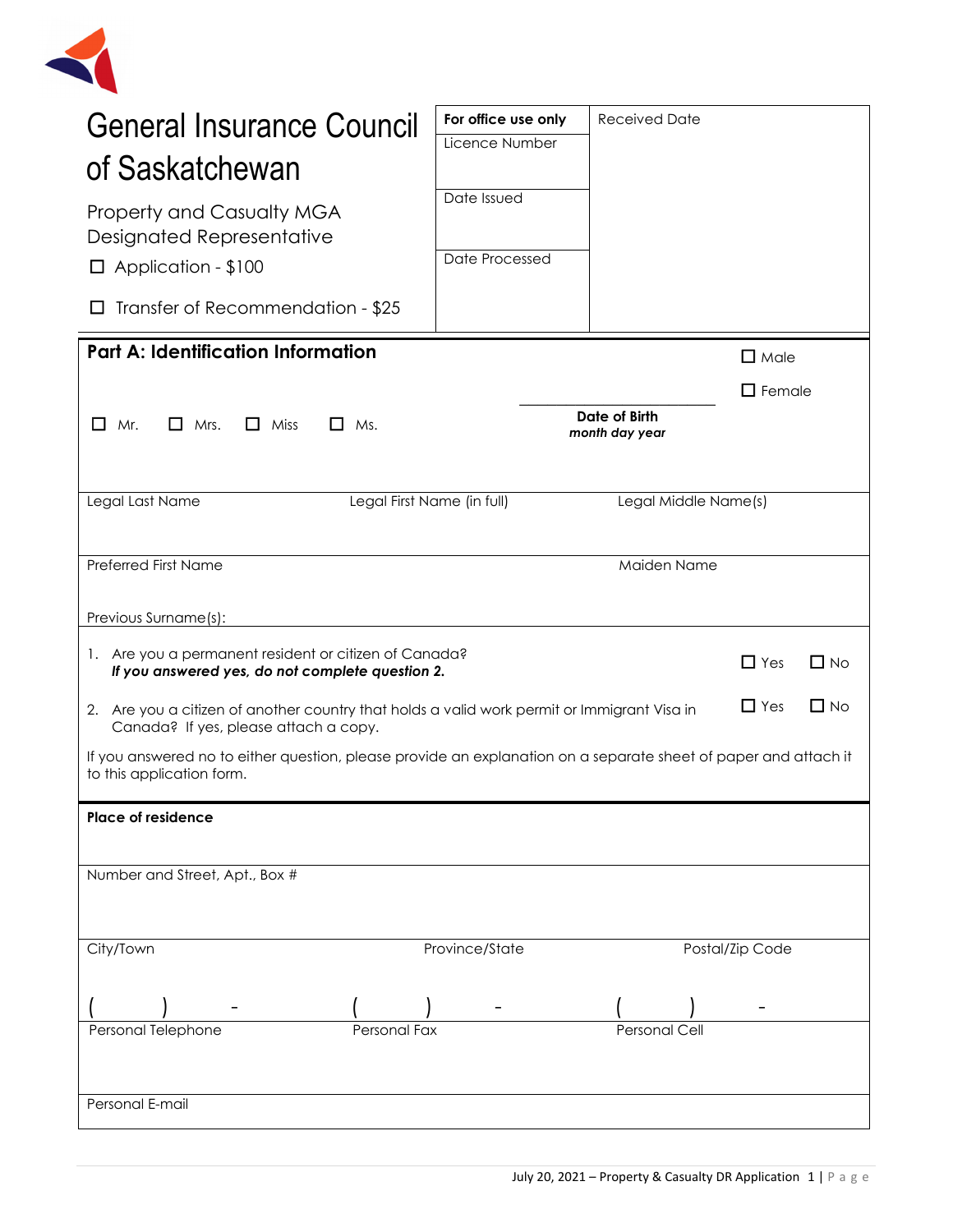

| Name of MGA and business address where you will be employed. This is the address mail will be sent to. (complete<br>only if different than place of residence)                               |  |  |  |
|----------------------------------------------------------------------------------------------------------------------------------------------------------------------------------------------|--|--|--|
| Business name (if applicable)                                                                                                                                                                |  |  |  |
| Number, Street, Suite # and/or Box #                                                                                                                                                         |  |  |  |
| City/Town<br>Province/State<br>Postal/Zip Code                                                                                                                                               |  |  |  |
| ext                                                                                                                                                                                          |  |  |  |
| <b>Business Telephone</b><br><b>Business Fax</b>                                                                                                                                             |  |  |  |
| <b>Business E-mail</b>                                                                                                                                                                       |  |  |  |
| Part B: Other Recognized Designations and/or Education Obtained                                                                                                                              |  |  |  |
| Highest level of education obtained                                                                                                                                                          |  |  |  |
| $\Box$ Other<br>$\Box$ GED<br>$\Box$ High School Diploma                                                                                                                                     |  |  |  |
| Please identify all insurance designations you currently hold. Attach a copy of the certificates of completion or<br>diplomas to this application.                                           |  |  |  |
| Part C: Examination and/or Experience Information                                                                                                                                            |  |  |  |
| An application for licence will not be accepted unless the applicant has passed the qualifying examination(s) and<br>provides supporting documentation of successful completion.             |  |  |  |
| I have satisfied the following requirements: (Place a check mark in the boxes that apply to this application)                                                                                |  |  |  |
| ⊔<br>I have successfully passed the General Insurance Council Bylaw Examination; and                                                                                                         |  |  |  |
| $\Box$<br>I have successfully completed the Restricted Auto Course(s) and Examination(s); and                                                                                                |  |  |  |
| $\Box$<br>I have successfully completed the Fundamentals of Insurance Course and Examination through the Insurance<br>Brokers Association of Saskatchewan; or                                |  |  |  |
| I have successfully completed the Introduction of General Insurance Program and Examination offered by the<br>$\Box$<br>ILS Learning Corporation; or                                         |  |  |  |
| $\Box$ CAIB 1<br>$\Box$ CAIB 2<br>$\Box$ CAIB 3<br>$\Box$ CAIB 4<br>$\Box$<br>I have successfully completed the following CAIB Courses<br>and Examinations; or                               |  |  |  |
| $\Box$<br>I have successfully completed Institute of Canada (IIC) Courses and Examinations.                                                                                                  |  |  |  |
| □                                                                                                                                                                                            |  |  |  |
| <b>Note 1:</b> Individuals must apply for a licence within one year from the date of successful completion of the examination(s).                                                            |  |  |  |
| Note 2: An individual applying for a licence, who has not held an active licence in any jurisdiction in Canada during the past two<br>consecutive years, will be considered a new applicant. |  |  |  |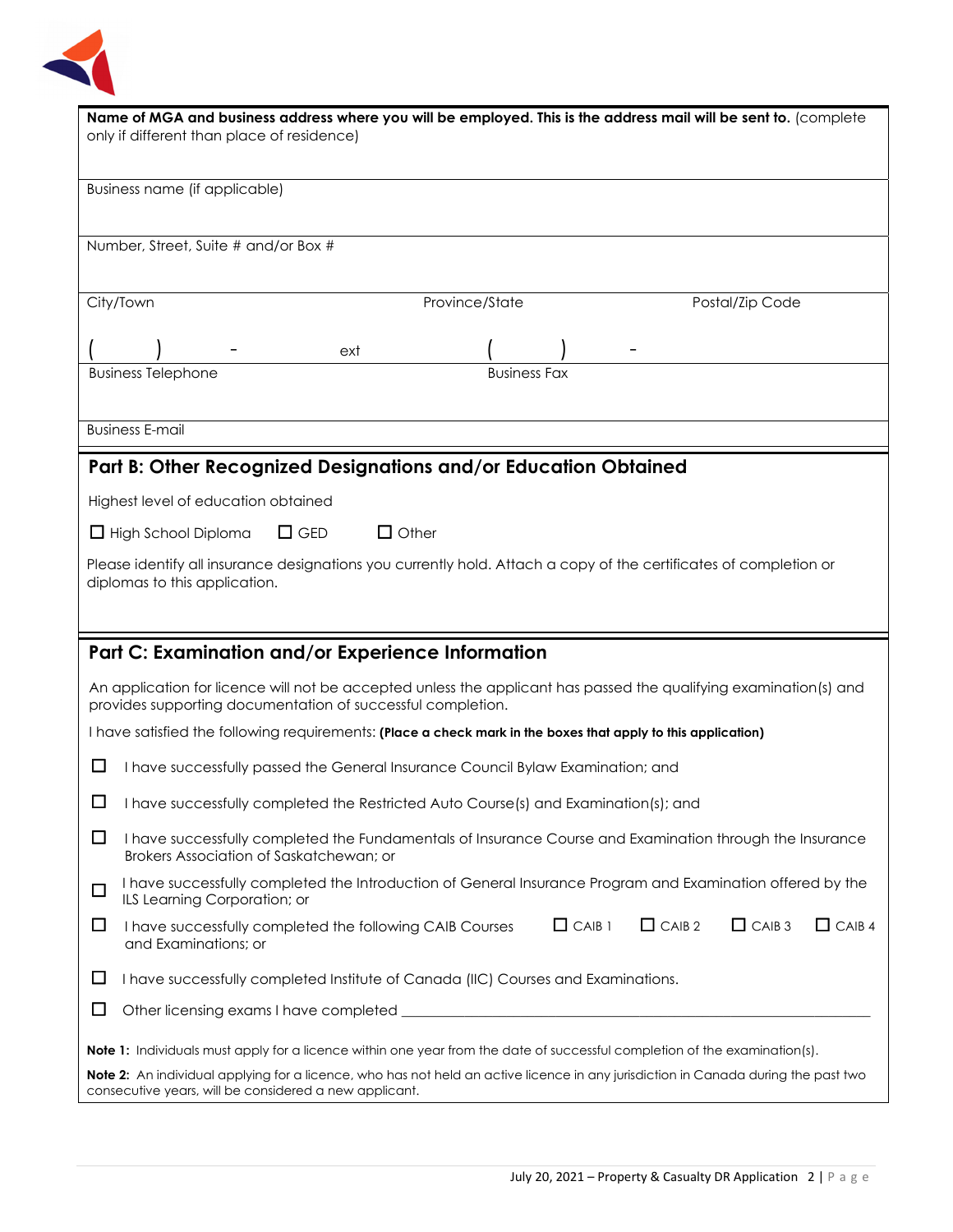

## **Part D: Background**

The following are questions relevant to *The Insurance Act* regarding trustworthiness and suitability to be licensed.

Please read these questions carefully to ensure all responses are accurate. Inaccurate answers may be considered a material misstatement.

**For any questions where disclosure is required, please provide complete details on a separate sheet of paper and attach to the application form.**

| 1. | Have you ever held an insurance or adjuster<br>licence in Saskatchewan, or anywhere in Canada<br>or in the world?<br><b>Disclosure attached</b><br>$\Box$ Nothing to Disclose<br>If yes, please provide information about licence year,<br>licence class and jurisdiction.                                                                                                                                                                       | 5. | Have you ever been the subject of receivership<br>and/or bankruptcy proceedings, including<br>consumer proposals?<br>$\square$ Nothing to Disclose<br>$\Box$ Disclosure attached<br>If yes, please provide an explanation of the circumstances<br>and a complete copy of the documents involved.<br>This question applies to you personally AND any company<br>in which you are/were a principal shareholder, officer or<br>director or designated representative.                                                                                                                                                                                                                    |
|----|--------------------------------------------------------------------------------------------------------------------------------------------------------------------------------------------------------------------------------------------------------------------------------------------------------------------------------------------------------------------------------------------------------------------------------------------------|----|---------------------------------------------------------------------------------------------------------------------------------------------------------------------------------------------------------------------------------------------------------------------------------------------------------------------------------------------------------------------------------------------------------------------------------------------------------------------------------------------------------------------------------------------------------------------------------------------------------------------------------------------------------------------------------------|
| 2. | Has any licence or registration held by you as an<br>insurance agent, adjuster or for selling any other<br>financial products, ever been suspended or<br>revoked for cause, anywhere in Canada or in the<br>world?<br><b>Disclosure attached</b><br>$\Box$ Nothing to Disclose<br>This question applies to you personally AND any<br>company in which you are/were a principal shareholder,<br>officer or director or designated representative. | 6. | Have you ever been the subject of any complaints,<br>investigations, sanctions or disciplinary actions,<br>including but not limited to, a letter of warning,<br>caution, fine, etc., against you by any financial<br>services regulator, federal regulator (e.g., FINTRAC,<br>CRA, CRTC, Privacy Commissioner, etc.) insurer or any<br>other financial services company with which you<br>hold/held a contract, in Canada or anywhere in the<br>world?<br>$\Box$ Disclosure attached<br>$\Box$ Nothing to Disclose<br>This question applies to you personally AND any company<br>in which you are/were a principal shareholder, officer or<br>director or designated representative. |
| 3. | Have you ever been refused an insurance or<br>adjuster licence or registration for selling financial<br>products or adjusting claims in Canada or<br>anywhere in the world?<br>$\Box$ Disclosure attached<br>$\Box$ Nothing to Disclose<br>This question applies to you personally AND any<br>company in which you are/were a principal shareholder,<br>officer or director or designated representative.                                        | 7. | Have you ever been investigated, charged or<br>convicted of any criminal or quasi-criminal offence,<br>in Canada or anywhere in the world?<br>$\Box$ Nothing to Disclose<br><b>Disclosure attached</b><br>$\perp$<br>This question applies to you personally AND any company<br>in which you are/were a principal shareholder, officer or<br>director or designated representative.                                                                                                                                                                                                                                                                                                   |
| 4. | Do you currently or plan to engage in any business<br>or occupation other than the insurance or<br>adjusting business?<br>$\Box$ Disclosure attached<br>$\Box$ Nothing to Disclose<br>Please provide the name of the business, occupation<br>details, supervisory responsibilities and date of<br>employment.<br>This would include any business that requires a licence or<br>registration or is corporately registered.                        | 8. | Have you ever been the subject of any type of legal<br>action, including but not limited to, class action<br>lawsuits or civil actions respecting the business of<br>insurance including adjusting, or any other financial<br>service, in Canada or anywhere in the world?<br>$\Box$ Nothing to Disclose<br>$\Box$ Disclosure attached<br>This question applies to you personally AND any company<br>in which you are/were a principal shareholder, officer or<br>director or designated representative.                                                                                                                                                                              |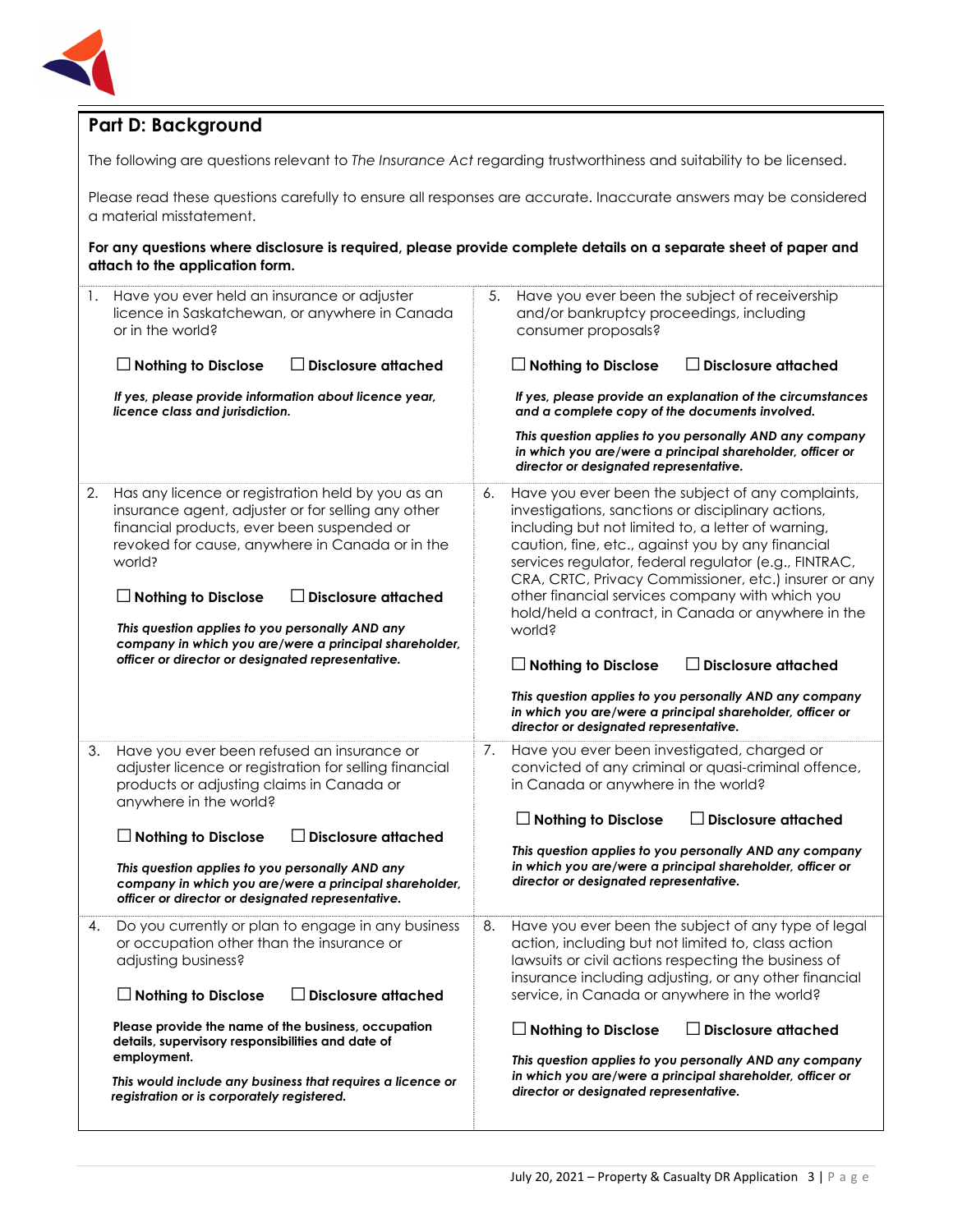

| <b>Part E: Non-Resident Applicants</b>                                                                                                                                                                                                                         |                                                                                                                                                                                                              |             |                      |  |  |
|----------------------------------------------------------------------------------------------------------------------------------------------------------------------------------------------------------------------------------------------------------------|--------------------------------------------------------------------------------------------------------------------------------------------------------------------------------------------------------------|-------------|----------------------|--|--|
| 1. Saskatchewan address for service as required by subsection 10-1(3) of The Insurance Regulations.                                                                                                                                                            |                                                                                                                                                                                                              |             |                      |  |  |
|                                                                                                                                                                                                                                                                |                                                                                                                                                                                                              | <b>SK</b>   |                      |  |  |
| Street Address (Box #'s will not be accepted)                                                                                                                                                                                                                  | City/Town                                                                                                                                                                                                    | Province    | Postal Code          |  |  |
| A non-resident applicant whose home jurisdiction has a web based licensee search is not required to<br>2.<br>a)<br>provide a Certificate of Authority/Non-Resident Endorsement. Council will verify the licence status online.                                 |                                                                                                                                                                                                              |             |                      |  |  |
| b)                                                                                                                                                                                                                                                             | A non-resident applicant whose home jurisdiction does not have a web based license search, is required<br>to provide a Certificate of Authority/Non-Resident Endorsement with this application.              |             |                      |  |  |
| 3.<br>jurisdiction?                                                                                                                                                                                                                                            | What date did you obtain your Property & Casualty Licence in your resident<br>month day year                                                                                                                 |             |                      |  |  |
| I am required to comply with continuing education requirements in my resident<br>4.<br>jurisdiction?                                                                                                                                                           |                                                                                                                                                                                                              |             | $\Box$ Yes $\Box$ No |  |  |
| 5.<br>prior to applying for a licence.                                                                                                                                                                                                                         | Non-resident applicants applying for a Property and Casualty licence, who wish to be fully licensed in<br>Saskatchewan, must successfully complete a Council approved Restricted Auto Course and Examination |             |                      |  |  |
| Non-resident applicants that will not be selling Auto Insurance in Saskatchewan may have a Property and<br>Casualty licence issued with a restriction prohibiting them from selling and/or supervising auto insurance in<br>Saskatchewan.                      |                                                                                                                                                                                                              |             |                      |  |  |
|                                                                                                                                                                                                                                                                | $\Box$ No<br>$\Box$ Yes<br>Will you be selling auto insurance in Saskatchewan?                                                                                                                               |             |                      |  |  |
| If yes, please attach copies of your Restricted Auto examination result(s).                                                                                                                                                                                    |                                                                                                                                                                                                              |             |                      |  |  |
|                                                                                                                                                                                                                                                                |                                                                                                                                                                                                              |             |                      |  |  |
| If no, please complete the following:                                                                                                                                                                                                                          |                                                                                                                                                                                                              |             |                      |  |  |
| I, the applicant, confirm that I will not be selling auto insurance in Saskatchewan and am aware that a restriction will<br>be placed on my licence restricting me from transacting and/or supervising anyone who transacts auto insurance in<br>Saskatchewan. |                                                                                                                                                                                                              |             |                      |  |  |
| Y                                                                                                                                                                                                                                                              | Y                                                                                                                                                                                                            |             |                      |  |  |
| Signature of applicant                                                                                                                                                                                                                                         |                                                                                                                                                                                                              | Date Signed |                      |  |  |
|                                                                                                                                                                                                                                                                |                                                                                                                                                                                                              |             |                      |  |  |
| X<br>Print name of applicant                                                                                                                                                                                                                                   |                                                                                                                                                                                                              |             |                      |  |  |
|                                                                                                                                                                                                                                                                |                                                                                                                                                                                                              |             |                      |  |  |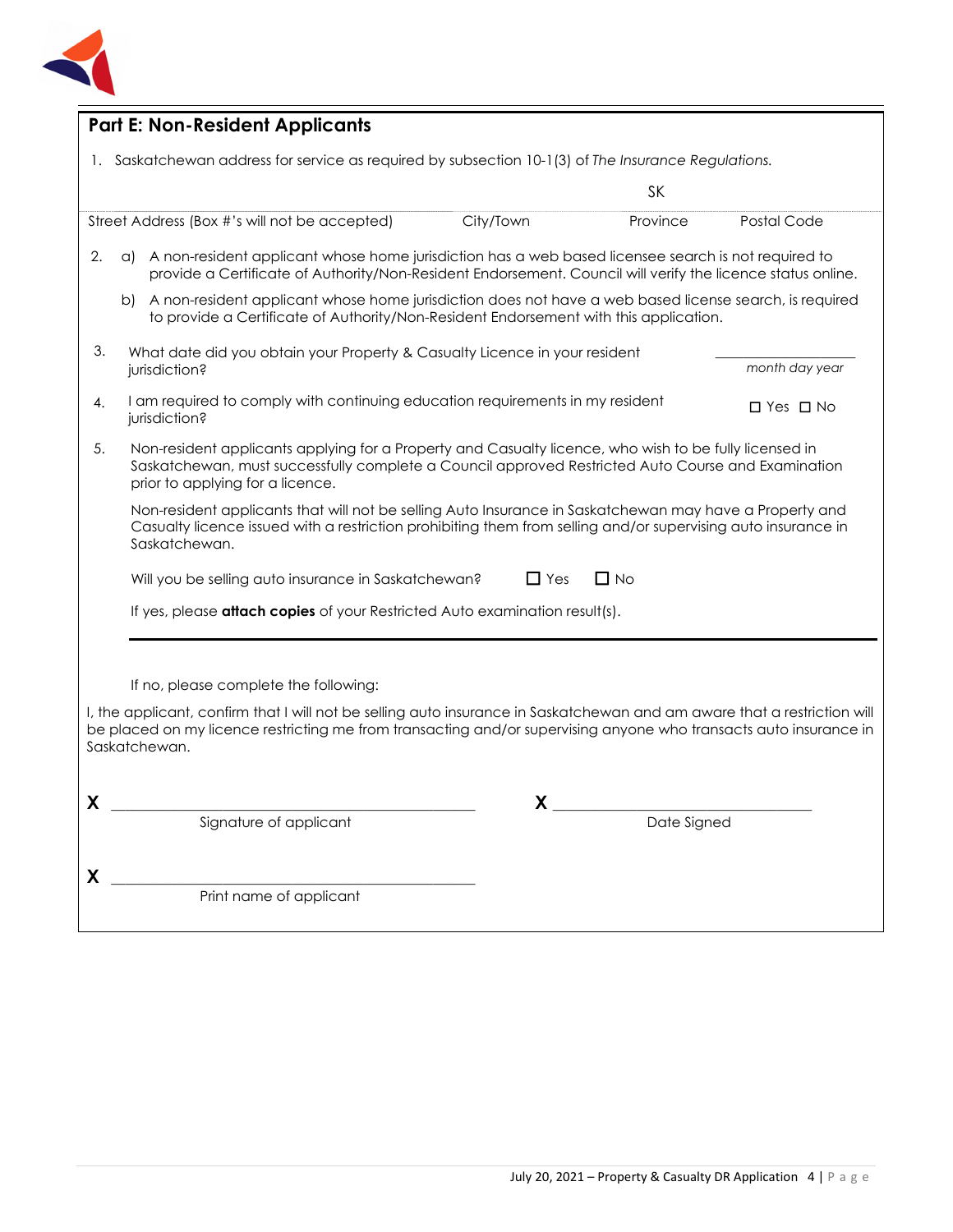

## **Part F: Consent to the Collection, Use and Disclosure of Information**

By applying for an insurance licence, I, the applicant, understand personal information will need to be collected from me and from other sources such as the recommender of the licence, financial service regulators, law enforcement agencies, credit bureaus, insurance companies, previous employers or other organizations in the financial services sector. I, therefore, consent to the collection and use of this personal information for the purpose of determining suitability for licensing.

I, the applicant, further understand and consent to the disclosure of personal information to the recommender of the licence, financial service regulators, law enforcement agencies, credit bureaus, insurance companies or other organizations in the financial services sector, for the purpose of determining suitability for licensing.

| X                                                                                                                                                                                                                                                                                                        |                                                                   |  |  |
|----------------------------------------------------------------------------------------------------------------------------------------------------------------------------------------------------------------------------------------------------------------------------------------------------------|-------------------------------------------------------------------|--|--|
| Signature of applicant                                                                                                                                                                                                                                                                                   | Date Signed                                                       |  |  |
|                                                                                                                                                                                                                                                                                                          |                                                                   |  |  |
| X                                                                                                                                                                                                                                                                                                        |                                                                   |  |  |
| Print name of applicant                                                                                                                                                                                                                                                                                  |                                                                   |  |  |
| <b>Part G: Declaration</b>                                                                                                                                                                                                                                                                               |                                                                   |  |  |
| The making of a false statement on this application constitutes a material misstatement and may result in the<br>refusal of this application and the subsequent suspension or cancellation of any licence issued. This application is<br>required to be personally signed by the applicant named herein. |                                                                   |  |  |
| application including attachments are true and correct, and I make this solemn declaration conscientiously<br>believing it to be true, and knowing that it is of the same force and effect as if made under oath.                                                                                        | solemnly declare that all statements and answers in the foregoing |  |  |

**X X** 

Signature of applicant and the Signature of applicant and the Date Signed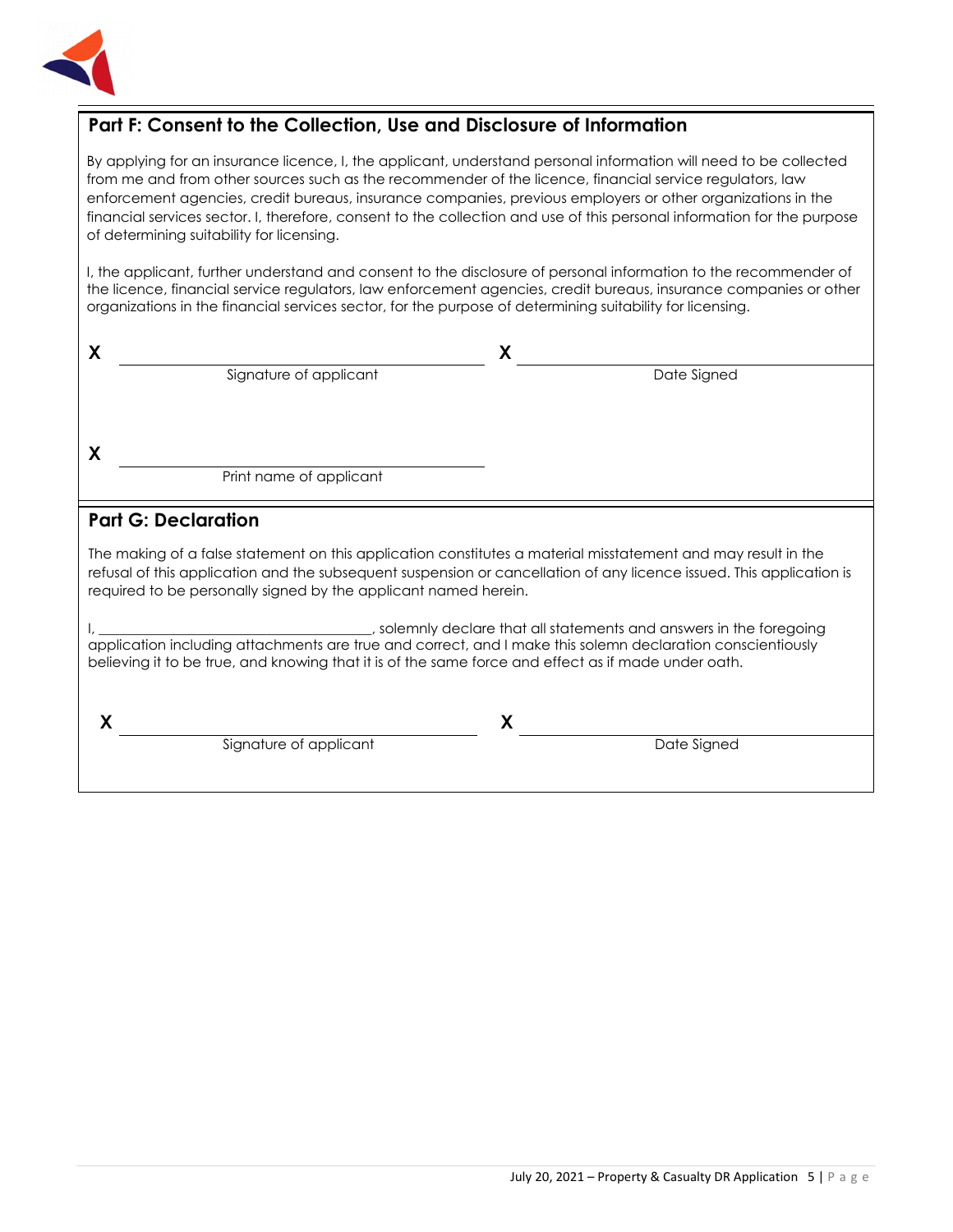

| <b>Part H: Recommender Declaration</b>                                                                                                                                                                              |     |                                                                            |                                                                                                               |
|---------------------------------------------------------------------------------------------------------------------------------------------------------------------------------------------------------------------|-----|----------------------------------------------------------------------------|---------------------------------------------------------------------------------------------------------------|
|                                                                                                                                                                                                                     |     | To be completed by the same licensed insurer that is recommending the MGA. |                                                                                                               |
| <b>Applicant Name</b><br><b>Please Print</b>                                                                                                                                                                        |     |                                                                            | is hereby recommended to act as a designated representative for the MGA named herein.                         |
| Legal Name of MGA<br><b>Please Print</b>                                                                                                                                                                            |     |                                                                            |                                                                                                               |
| and that the applicant is suitable to receive a licence.                                                                                                                                                            |     |                                                                            | The recommender certifies that the qualifications and business record of the applicant have been investigated |
| To the best of our knowledge, information and belief, all statements and answers contained in the foregoing<br>application are true and correct, and that the applicant has completed this application.             |     |                                                                            |                                                                                                               |
| IT IS UNDERSTOOD THAT IF THE APPLICANT NAMED HEREIN IS TERMINATED, WRITTEN NOTICE, INCLUDING THE<br>REASONS FOR TERMINATION, WILL BE GIVEN TO THE GENERAL INSURANCE COUNCIL OF SASKATCHEWAN,<br><b>IMMEDIATELY.</b> |     |                                                                            |                                                                                                               |
| <b>Print Legal Name of Recommender</b>                                                                                                                                                                              |     |                                                                            |                                                                                                               |
| <b>Authorized Official Signature</b>                                                                                                                                                                                |     | <b>Print Name of Signee</b>                                                | <b>Date Signed</b>                                                                                            |
|                                                                                                                                                                                                                     |     |                                                                            |                                                                                                               |
| Telephone                                                                                                                                                                                                           | Fax |                                                                            | E-mail Address                                                                                                |

**THE ABOVE APPLICANT WILL NOT ACT AS A DESIGNATED REPRESENTATIVE UNTIL THE LICENCE IS ISSUED**

**NOTE: The same licensed insurer must recommend the P&C MGA and P&C MGA Designated Representative applications.**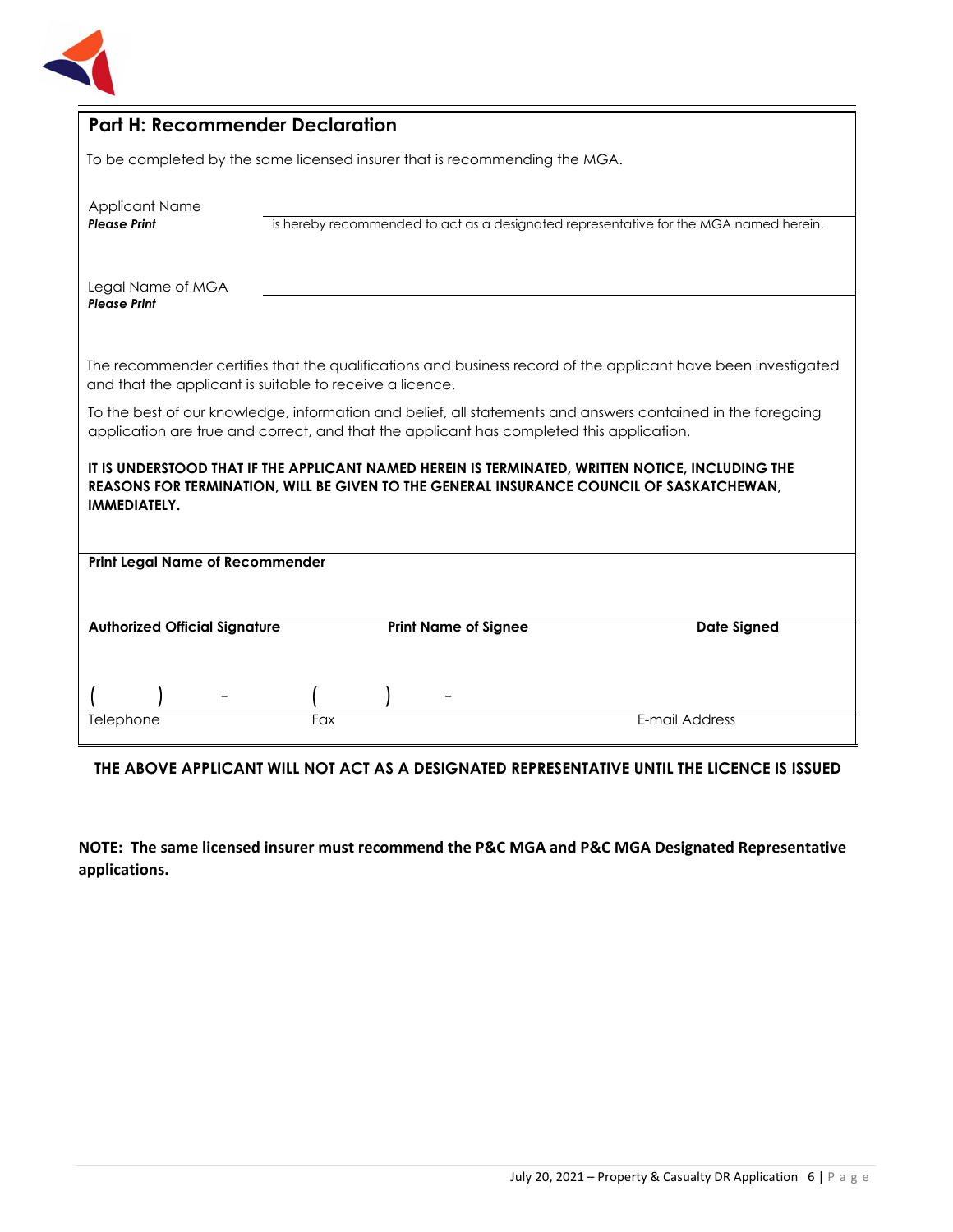



### **Attachments to the application form**

Part A – copy of your work permit or Immigrant Visa, and details, if applicable Part B, C, D – copies of all necessary documentation Part E –Non-Resident Endorsement, if applicable Provide Security Clearance Report Payment of licence fee

| Payment information (Please choose a payment option below) |                     |                                                |                                                                                                                                                    |
|------------------------------------------------------------|---------------------|------------------------------------------------|----------------------------------------------------------------------------------------------------------------------------------------------------|
|                                                            |                     | Cheque or money order enclosed for full amount | Make cheque or money order payable to the:<br><b>Insurance Councils of Saskatchewan.</b><br>An NSF charge of \$25 will apply for returned cheques. |
|                                                            |                     | Charge credit card for the full amount         |                                                                                                                                                    |
|                                                            |                     | <b>VISA</b>                                    | <b>Card Number</b>                                                                                                                                 |
| <b>MasterCard</b><br>$\mathsf{L}$                          |                     |                                                |                                                                                                                                                    |
|                                                            | Expiry Date (MM/YY) |                                                |                                                                                                                                                    |
|                                                            |                     |                                                |                                                                                                                                                    |
|                                                            |                     |                                                | Signature                                                                                                                                          |
|                                                            |                     |                                                | Print name of applicant                                                                                                                            |

Licensing Department Insurance Councils of Saskatchewan 310, 2631 - 28th Avenue Regina SK S4S 6X3

Tel: 306.347.0862 Fax: 306.347.0525

www.skcouncil.sk.ca